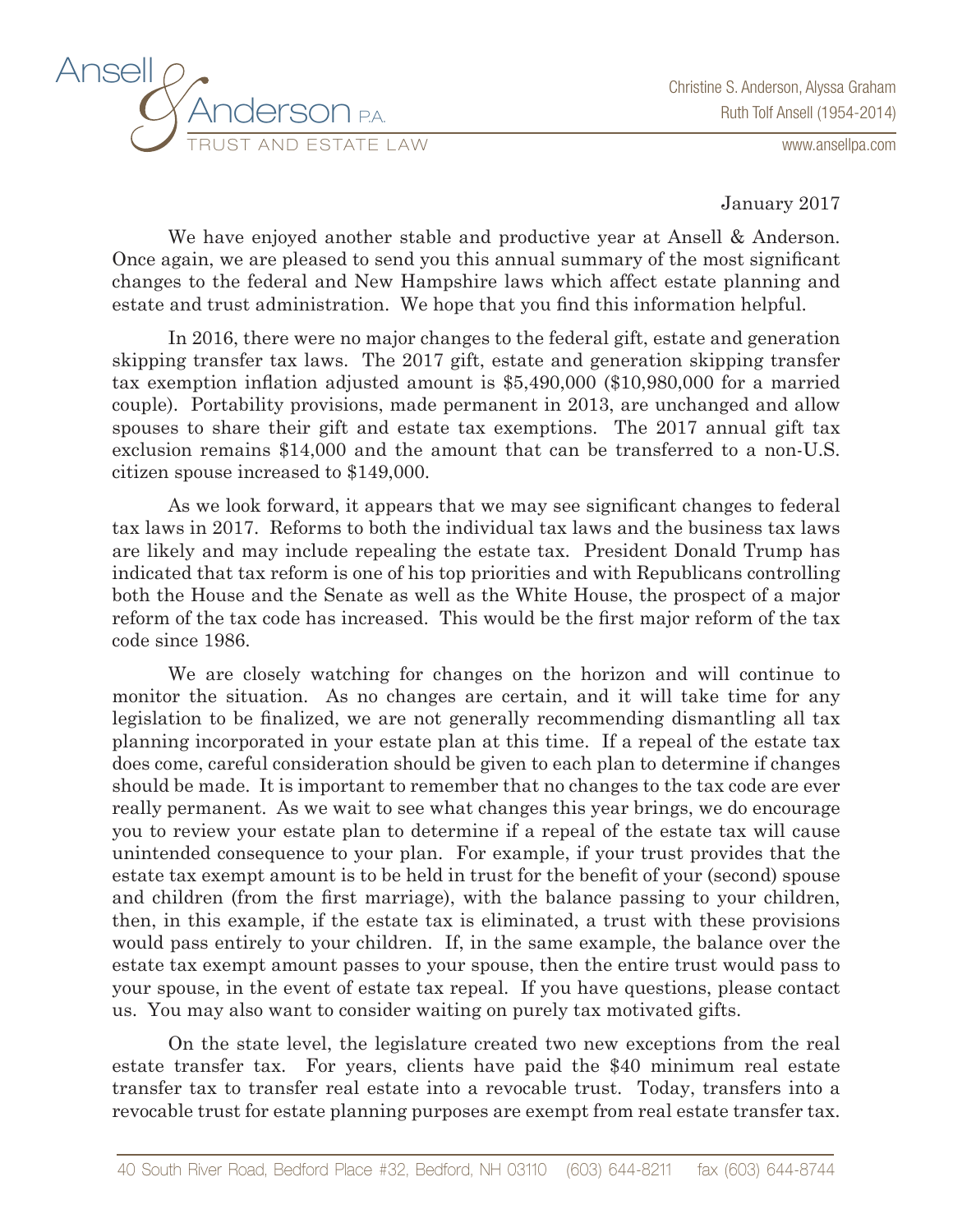In the past, we have also cautioned clients not to transfer their property out of their revocable trusts in connection with a refinancing, for fear of incurring the full real estate transfer tax. These types of transfers are now exempt from payment of the transfer tax. Of course after the refinancing is completed, we recommend that clients convey the property back into the revocable trust.

Additionally, the new transfer tax legislation provides that there would be no real estate transfer tax imposed in the context of a client transferring property into an LLC as long as the equitable ownership of the property before the transfer is the same as after the transfer. For many years, clients have refrained from transferring rental or commercial properties into an LLC because of the imposition of the full real estate transfer tax.

In last year's annual letter, we advised you of the elimination of New Hampshire's statute providing for a joint bank account to be payable to the surviving joint owner on the first joint owner's death. As we indicated last year, this change likely had little effect, as joint account holder agreements still addressed what happened to joint accounts on the death of a joint account holder. This issue has now been completely resolved, as during the 2016 legislative session, the New Hampshire statute covering joint accounts was reenacted.

The New Hampshire Supreme Court recently issued an opinion, which has implications for irrevocable trusts created for Medicaid planning. In order for assets in an irrevocable trust to not be countable for Medicaid eligibility purposes, there must be "no circumstances under which payment from the trust could be made 'for the benefit' of the applicant." In *Petition of Estate of Thea Braiterman,* the Supreme Court determined that Ms. Braiterman's trust failed to meet this requirement. It was not enough that she was not a beneficiary entitled to receive principal. The Court took issue with several provisions, which gave Ms. Braiterman power over the trust, including the ability to appoint additional and successor trustees and appoint the assets in the trust to the beneficiaries during her lifetime and at her death. This case highlights the potential scrutiny Medicaid irrevocable trusts face. If you set up an irrevocable trust for this purpose, you may want to have it reviewed to determine if you retained potentially problematic rights over the trust.

Progress has also been made for ABLE savings account programs. The ABLE Act was passed in December of 2014, allowing tax-favored savings accounts for individuals who are blind or disabled. Assets in an ABLE account will not disqualify the beneficiary from eligibility for government benefits, provided that certain requirements are met. In 2016, legislation was enacted establishing the New Hampshire ABLE savings account program. The bill made implementation of the program contingent on several factors. As a result, the New Hampshire program is still not up and running; however, New Hampshire residents can take advantage of several states that have active programs. Just like with 529 college saving accounts, an individual can choose to establish an account in any state with a national program. Six states have launched programs that are open nationally: Michigan, Nebraska, Ohio, Oregon, Tennessee and Virginia.